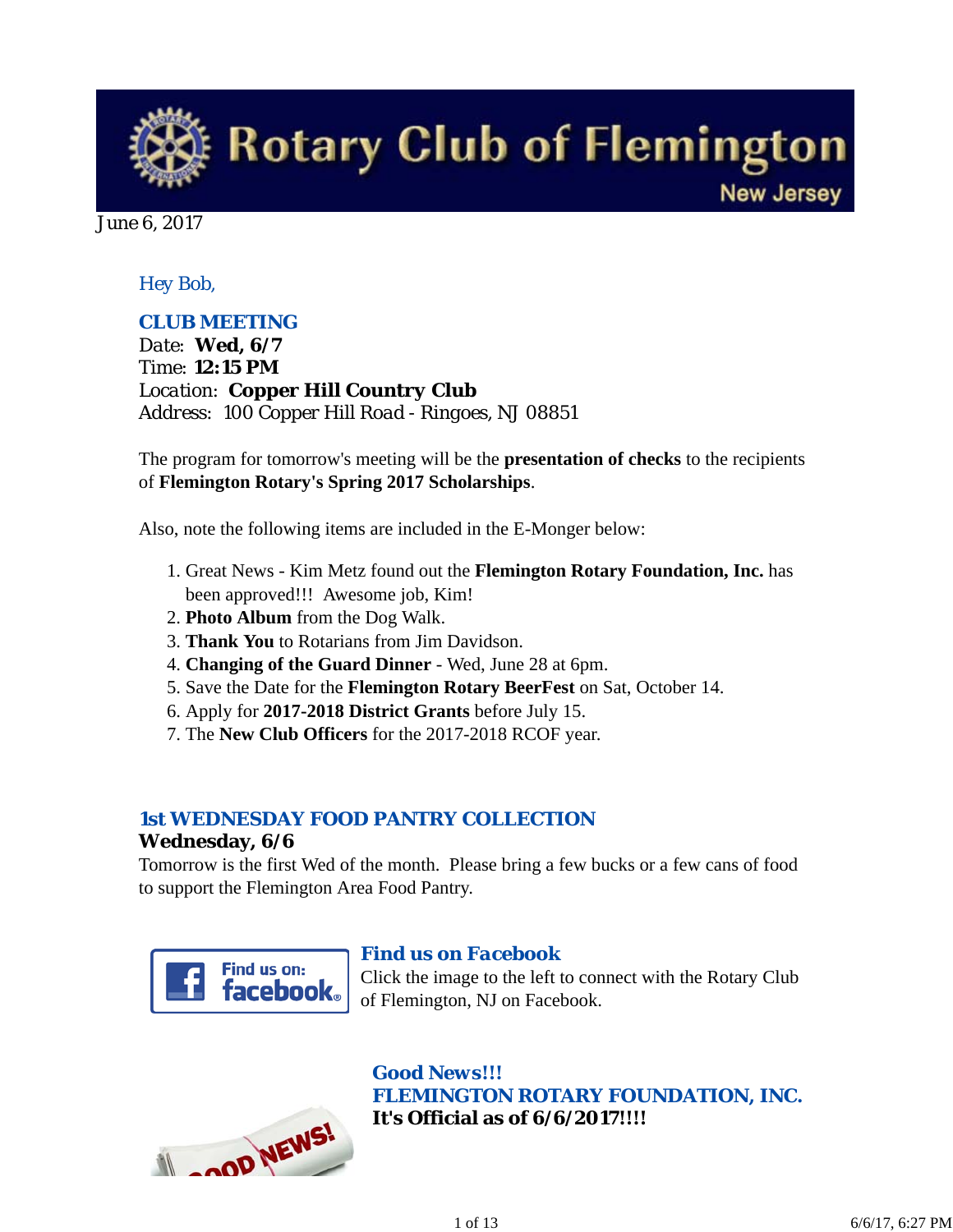

Kim Metz wanted to share the excellent news that the new **Flemington Rotary Foundation, Inc.** has been **approved** by the IRS as a  $501(c)3!$  We are now official!!!

A very special thanks to Kim Metz for working so hard to

make this happen!!!!

### *PHOTO ALBUM from the 9th Annual DOG WALK* **Held on Sunday, June 4, 2017**

At the Flemington Boro Park

**Click Here** to view the Photo Album from the recent Dog Walk event held on Sunday, June 4, 2017. A very special thanks to the Rev. Dr. Herb Bohler for taking the photos and generating the album for everyone to enjoy.

### *Thanks For Your Help with the 9th Annual Rotary BARK IN THE PARK - Dog Walk* Held on Sunday, June 4, 2017 By **Jim Davidson**

Dear Fellow Rotarians,

I just want to thank all of the Rotarians that helped make yesterday's Dog Walk such a success. I am not sure how we came out financially as of yet, but the biggest reward was seeing all the happy people and their dogs. I have already gotten numerous comments back from vendors who thought it was a great event and from individual participants who brought their dogs. It is not too late for Rotarians to donate to the cause if you feel motivated to do so. I will give a report this Wednesday and hopefully have some figures for the Club. Again, thank you for your help and a special shout out to Sandy Clark who went above and beyond, and to Johanna Roberto for being able to get National Honor Society students there which helped both the Club and all the vendors.

Sincerely, Jim Davidson



## *CHANGING of the GUARD DINNER* **Wed, June 28 from 6-9pm** Copper Hill Country Club

The Changing of the Guard Dinner is scheduled for Wed, June 28 at the Copper Hill Country Club.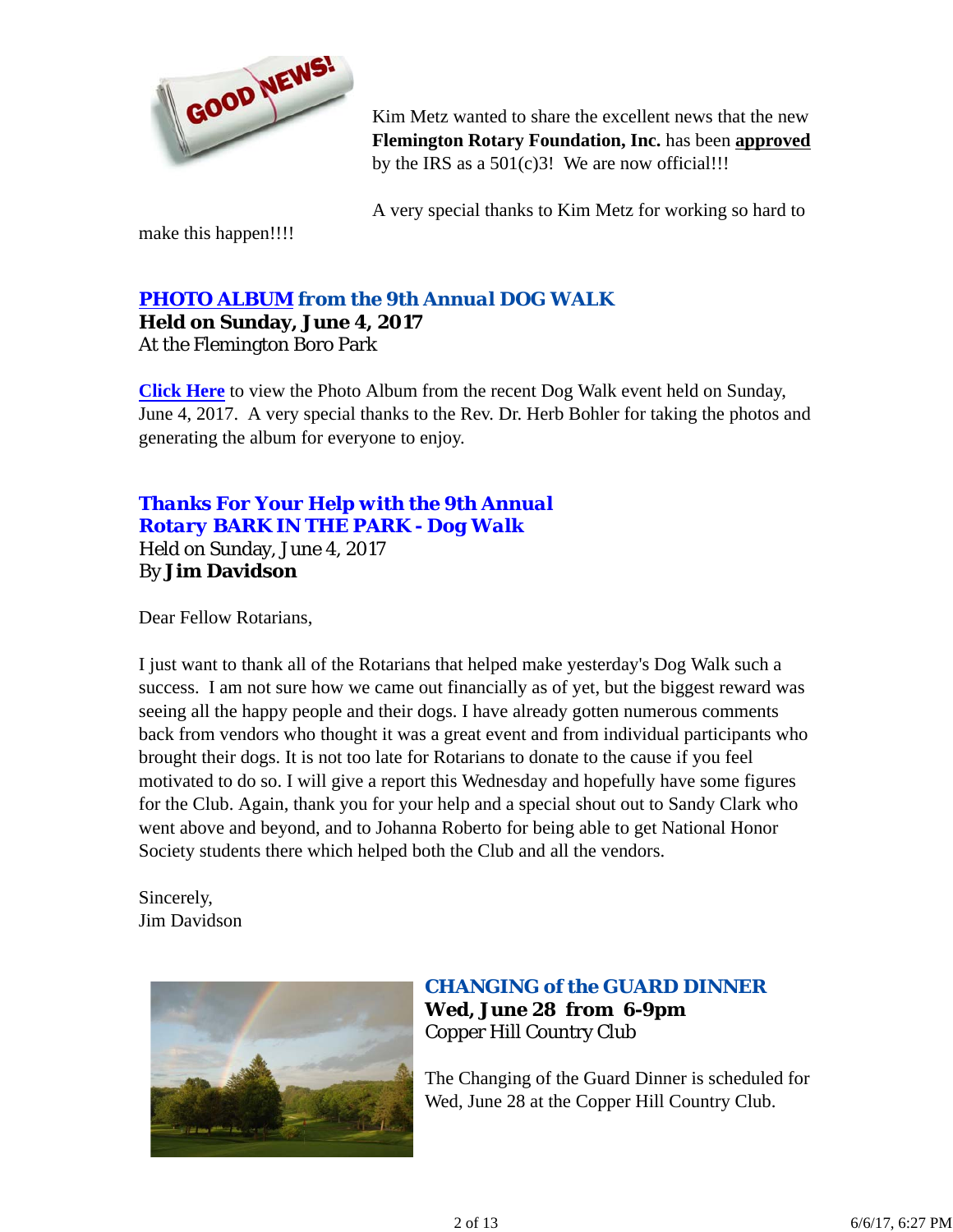

Please join your fellow Rotarians as

**President D.J. Wright** turns the gavel over to incoming **President, Kim Metz**. Award presentations will include the coveted Rotarian of the Year & Paul Harris Fellow. Other awards will include Perfect Attendance and awards presented by President D.J. himself.

A cash bar will open at 6pm, followed by a dinner using food stations and a program. There will be no regular lunch meeting that day in lieu of the evening dinner.

Please **RSVP** by **Friday, June 23rd** to the Evite invitation that will be sent via email in the next few days. If you do not receive an Evite by this time next week, please let us know if you are able to attend. Please indicate the total number attending when you do RSVP.

Cost to Attend:

- Weekly paying members will pay \$14 for their meal. No cost for their spouses.
- Quarterly paying members and their spouses attend free of charge.
- No cost for spouses of deceased members.
- Friends of Rotary will pay \$25 per person.



*FLEMINGTON ROTARY BEERFEST* **Saturday, October 14, 2017** VIP Session: **12noon** to **1:00pm** General Session: **1:00pm** to **4:30pm** Liberty Village Outlet Marketplace

The **Flemington Rotary BeerFest** is an event that allows participants to taste and sample many

different kinds of Craft Beers from a variety of different Breweries. There will be live music to enjoy and food available to purchase.

We plan to have more than **60 beers** from **30 breweries**.

The event will take place within the open parking area of the **Liberty Village Outlet Marketplace**, located in Flemington, NJ. A limited number of tickets will be offered in two different tasting sessions.

**Click Here** to view the event website for additional details.

**PowerPoint Presentation**: **Click Here** to download a copy of the PowerPoint presentation that Kim presented at the May 10, 2017 club meeting.



*A Message from PRESIDENT D.J.*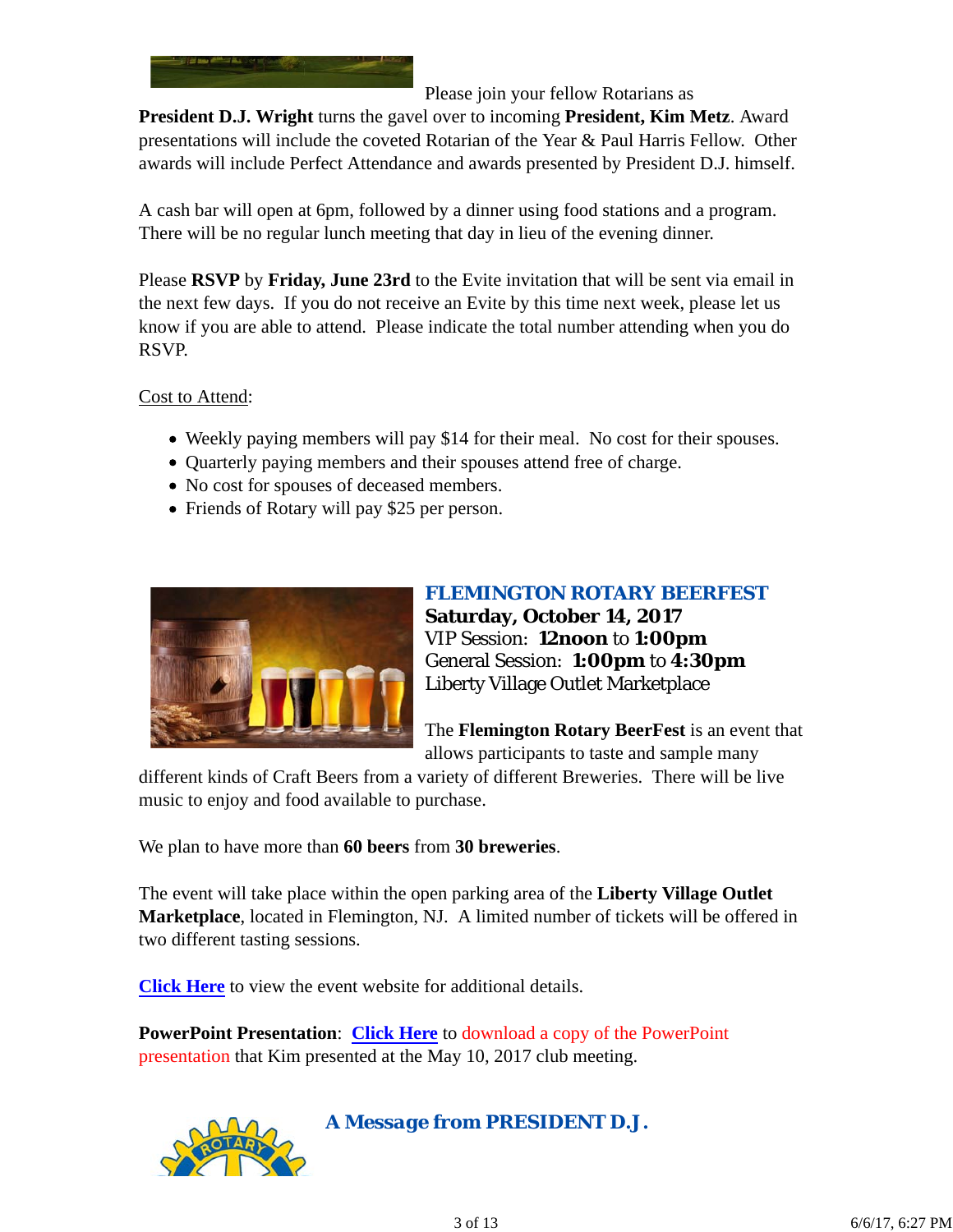

## *Regarding Our Fall 2017 Fundraiser(s)* **Tuesday, May 16, 2017**

Fellow members,

This past Wednesday (5/10/2017) the club voted unanimously on approving a project that I, along with many others, feel will take the club to new heights. A huge thank you to Kim and all the other members who have been working so hard to research, plan and present this idea for a new "**Flemington Rotary BeerFest**" fundraiser for our club. The support from longtime members, to those sworn in the past few months, was overwhelming. Everyone left the meeting charged up with a renewed sense of purpose (and no, it was not from the multiple 1 oz.'s of beer people had)! **Click Here** to download a copy of the PowerPoint presentation that Kim presented at the May 10th meeting.

 We have spoken in the past of relating alcohol to our club and how it may appear negative to some, but I think Kim and Bob addressed that topic regarding security, and designated drivers, etc. and alleviated any negative fallback on our club.

The next area needing attention, is **Pancake Day**. A very successful fundraiser in the past, the past few years have seen the numbers shrink, through no one's fault. A decision needs to be made as Hunterdon Central is finalizing their calendar, so if you can not attend tomorrow and would like your voice heard on this topic, please **Click HERE** to send me an e-mail and I will read your statement to the membership. If we do wish to continue with Pancake Day, we need a Chairperson and Committee to step up right away; as of this E-Monger, no one has stepped up to lead Pancake Day.

I am excited to see where this new event leads us in terms of membership engagement, recruitment and fundraising efforts to help keep the club solvent. I started my year as President hoping to bring us back to the foundation of why are we involved in Rotary. What purpose do we serve. What can we do to better the community and give back using our professional connections and involvement. The way the membership stepped up to tackle this project so far has been a shining example of what can be done when we act with the ideals of the selfless service in mind. Kudos to the club for taking this much needed step forward.

Yours in service,

D.J. Wright President 2016-2017 Rotary Club of Flemington, New Jersey

# *APPLY for 2017-2018 GRANTS and close out 2016-2017 GRANTS*

**By PDG Michael Hart May 31, 2017**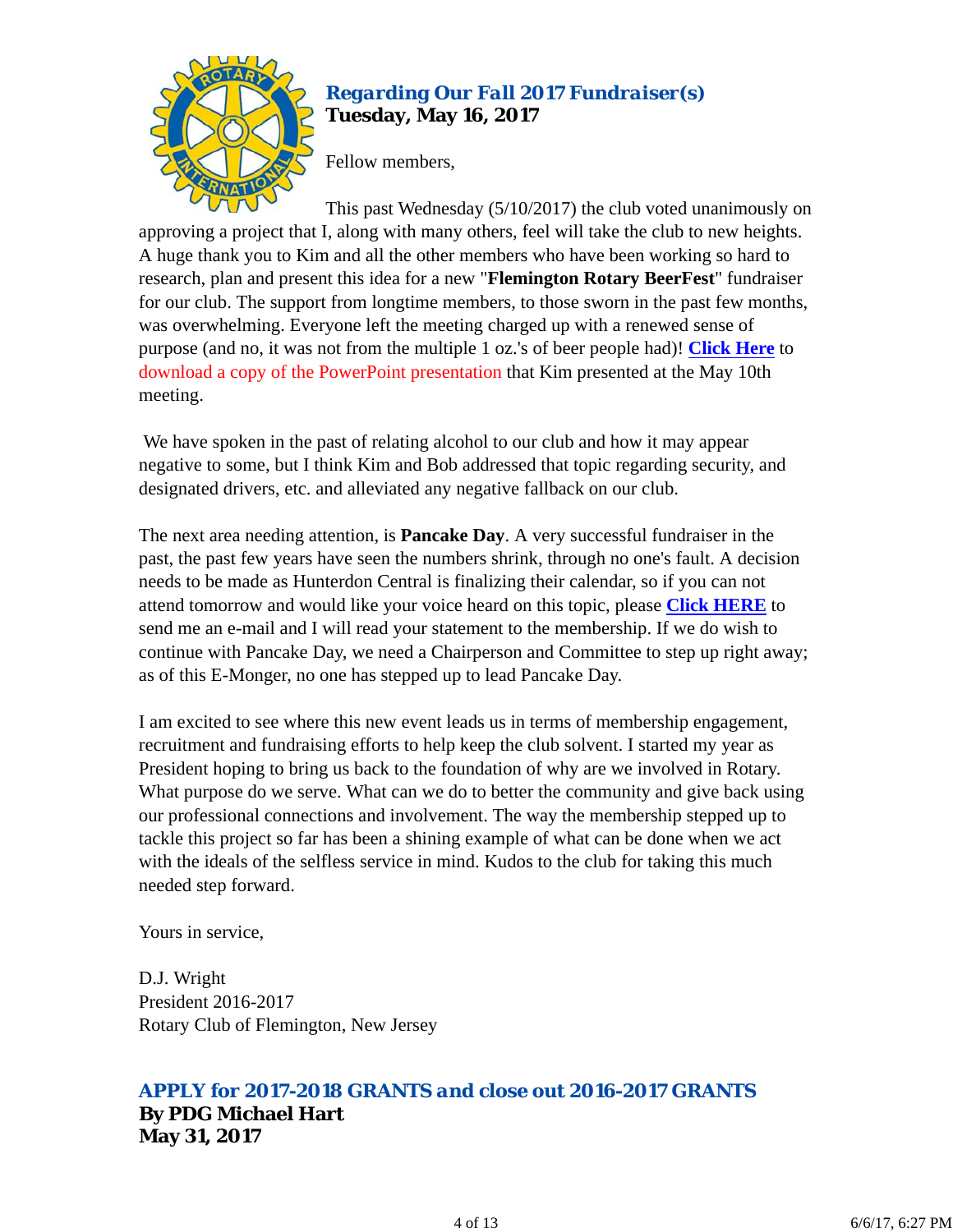#### Dear Rotarians:

The **deadline** for next year's district grant application is **July 15, 2017** at midnight.

Every club is guaranteed a \$500 district grant. All you have to do is ask by applying on DaCdb.

If you want more than \$500, the district may match up to another \$1,000, depending on what we have available.

The maximum grant would look like this:

\$500 non-matching grant from District DDF \$1,000 funds from the club \$1,000 District DDF matching funds \$2,500 total (\$1500 grant + \$1000 funds from club)

There are 17 clubs with district grants that are still open from the current Rotary year. You need to close these to be eligible for next year's grant.

You have all received several emails with instructions. If you do not close the current grant, you cannot get next year's grant.

After all the applications are in to DaCdb on July 15, we will calculate who is eligible, how much grant funds are available, and decide on the allocation. Then you will be informed on how much grant money you will receive.

If you have trouble negotiating DaCdb, please ask Michael Townley. He is an expert on the website.

As a reminder, the DDF Grant funds come directly back from what we donate to the RI Foundation. One quarter of our donations come back to the district to be used as District Grants. Please continue to encourage you club and members to give to the RI Foundation.

Thanks,

PDG Michael Hart District 7510 Foundation Director



## *OFFICERS & BOARD MEMBERS for the 2017-2018 Flemington Rotary Year* **Approved by the Club on 5/24/2017**

At the 5/24/2017 Club Meeting, the membership voted to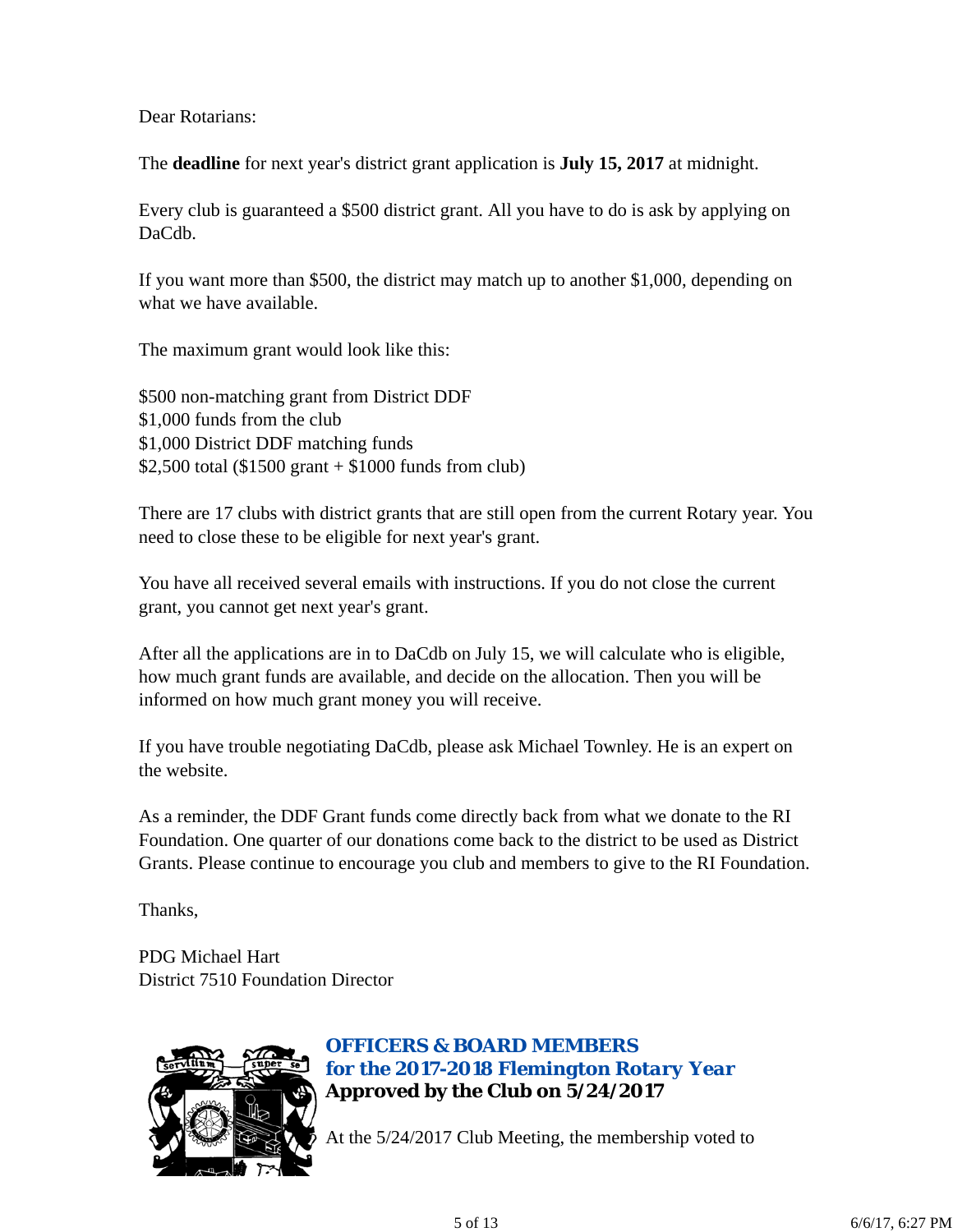

approve the slate of Officers and Board members for the 2017-2018 Rotary Club of Flemington year.

The slate is as follows:

## **Slate of 2017-18 RCOF Officers & Board Members**

| Club President      | <b>Kim Metz</b>                               |
|---------------------|-----------------------------------------------|
| President-Elect     | <b>Allan Vera</b>                             |
| Secretary           | <b>Kyle Fogarty</b>                           |
| Treasurer, General  | <b>Nik Kritharis</b>                          |
| Treasurer, Lunch    | <b>Michael Goodwin</b>                        |
| <b>Board Member</b> | <b>D.J. Wright</b> (Immediate Past President) |
| <b>Board Member</b> | <b>Sandy Clark</b>                            |
| <b>Board Member</b> | <b>Joe Ziegler</b>                            |

### *OFFICERS & BOARD MEMBERS for the NEW FLEMINGTON ROTARY FOUNDATION, LLC* **Approved by the Club on 5/24/2017**

At the 5/24/2017 Club Meeting, the membership voted to approve the slate of Officers for the new Flemington Rotary Foundation. The officers are:

## **Slate for the Flemington Rotary Foundation**

| <b>Foundation President</b> | <b>Kim Metz</b> $(1$ -year)     |
|-----------------------------|---------------------------------|
| Vice-President              | <b>Bob Chittenden</b> (2-years) |
| Secretary                   | <b>Sandy Clark</b> (3-years)    |
| Treasurer                   | <b>Mick Schaible</b> (4-years)  |
| <b>Board Member</b>         | <b>D.J. Wright</b> (5-years)    |



*The Flemington Rotary MEMBER DIRECTORY Is Updated on the Website*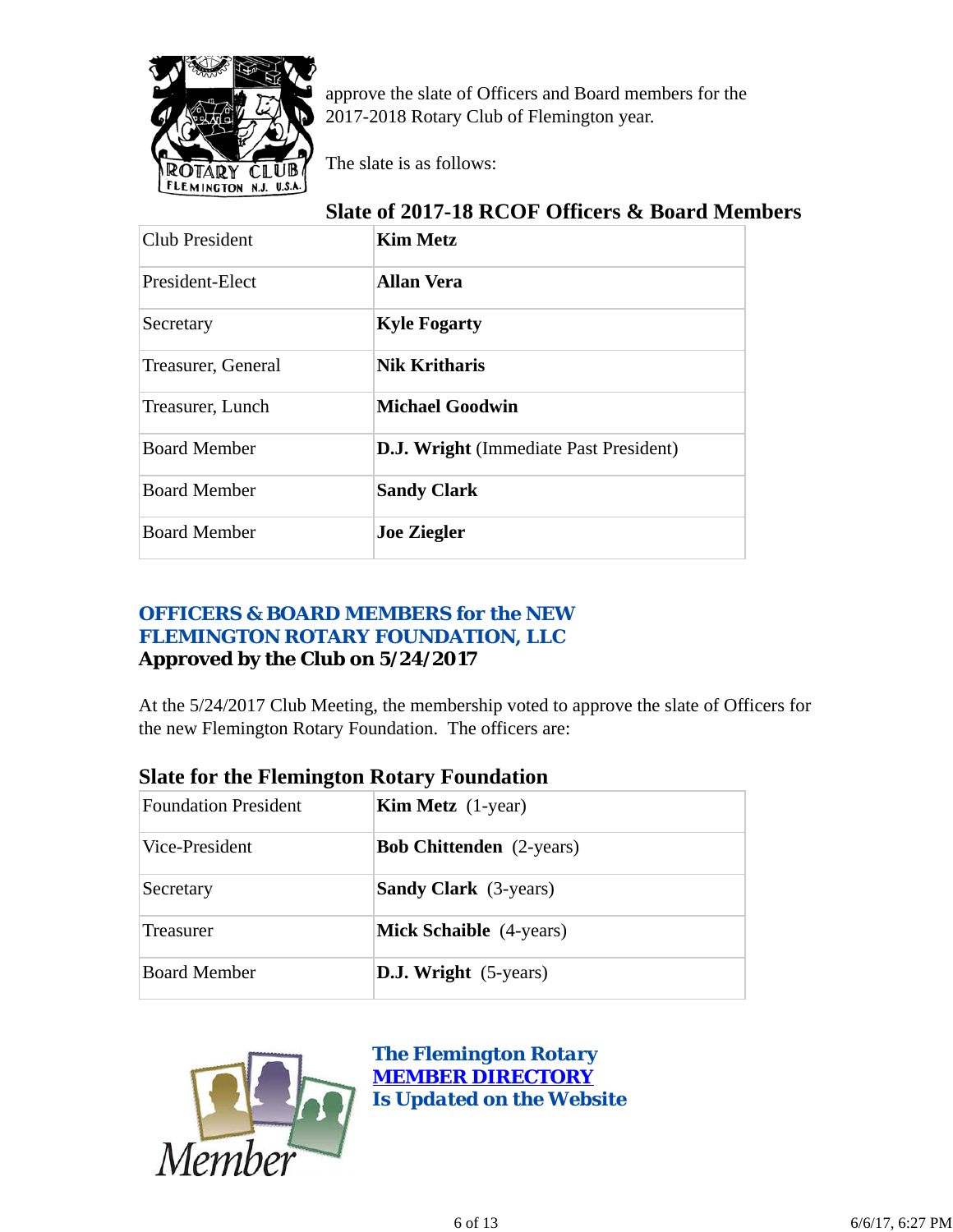

A PDF copy of the Club Directory kept on the club website, located on the password protected "**Members Only**" page. To access this, simply goto

**www.FlemingtonRotaryNJ.org** and click on "Members Only" in the upper left. The page is password protected. If you do not have the password, simply email us and request it.

If you see any updates that need to be made (a change of address, email, phone number, something is not listed correctly, etc.), please email Sandy Clark and request any changes to be made. **Click Here** to generate an email to Sandy.



## *SPEAKERS & PROGRAMS BEING SOUGHT*

Mick Schaible is looking for some ideas for upcoming meeting programs and speakers. If you have any leads, please pass them onto Mick, who will follow-up to schedule the speaker.

**Click here** to generate an email directly to Mick.



As you know, the Rotary Club of Flemington is a member of the H.C. Chamber of Commerce. This enables all Rotarians the ability to attend a Chamber function as a "member". If someone asks you what your business is, you would explain that you are a member representing the Rotary Club of Flemington. **Click Here** to visit the Chamber website for a listing of upcoming events.

### *ROTARY DISTRICT 7510 NEWS*

**Click Here** to read the current news from our Rotary District 7510.

## *UPCOMING DATES TO NOTE:*

Wed, 6/07: Scholarship Recipient Awards.

Wed,  $6/14$ : Rev. Stefan Hippler, who is a member of the Rotary Club of Signal Hill Cape Town, South Africa. He will be speaking about HOPE Cape Town, Rotary's fight against aids in Cape Town Africa. The nature of the presentation is to share the important work being done by HOPE Cape Town on behalf of children and their families, who suffer from AIDS and related illnesses, in the Western Cape. HOPE Cape Town is a Non-governmental/not for profit agency. Rev. Hippler is the co-founder of HOPE Cape Town and currently the Director. He also serves as a Director of HOPE Cape Town USA.

Wed,  $6/21$ : Erin Newcomb, Hunterdon County: The LINK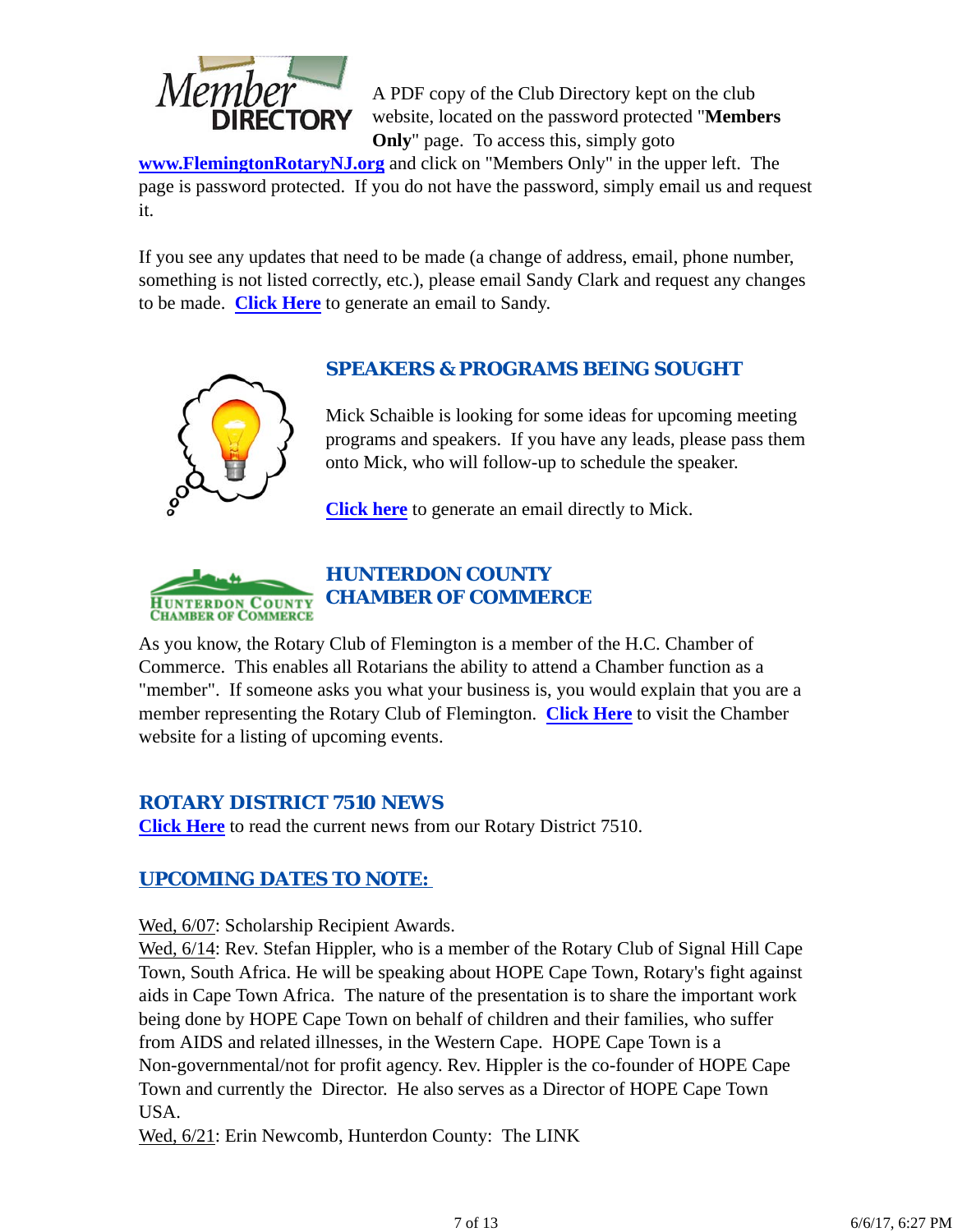#### Wed, 6/28: Tentative Date for the **Changing of the Guard Dinner**.

Wed, 7/5: **NO Meeting** - this meeting has been **canceled**.

Wed, 7/12: TBA.

Wed, 7/19: TBA.

Wed, 7/26: **Evening Social Event** at the **Flemington Area Food Pantry** (5:30 to 7:30pm). There will NOT be a regular lunch meeting this day. The lunch meeting is canceled in lieu of the evening social event.

**Next RCOF Board Meeting**: Tues, TBA at 5:30 PM. (Held bi-monthly). **Next Membership Meeting**: Wed,  $6/14/2017$  at 1:30 PM (Usually the 2<sup>nd</sup> Wed).

## **Upcoming RCOF Club Events, Fundraisers, Fellowship Events, Etc**.:

10/14/17 (Sat): Flemington Rotary BeerFest

#### **Rotary District 7510 Events & Functions:**

6/10 to 6/14/17: Rotary International Convention in Atlanta, Georgia 6/29/17: District Changing of the Guard

### *COMMITTEE LIST:*

**Click Here** to download the listing of all current Club Committee's and its members.

## *"MEMBERS ONLY" WEBSITE:*

## **Click Here for the Members Only section of the website to find:**

- 1) The "Membership Proposal Form" to propose a new member.
- 2) New Member Information.
- 3) An Online Copy of the Club Membership Directory.
- 4) A Link to All Photos Albums of the Club.

#### *ROTARY WEBSITE LINKS:*

Rotary International: **www.Rotary.org** Rotary District 7510: **www.RotaryNJ.org**

### *NEARBY ROTARY CLUB MEETINGS:*

As A Rotarian, you are Welcome to attend a Rotary Club meeting anywhere in the world. Click here for the Rotary Club Locator App. Or see below for some local meetings:

Mondays

**Lambertville/New Hope** (6:30 pm) - Lambertville Station Restaurant; 11 Bridge Street, Lambertville NJ 08530

**Piscataway** (12:15 pm) - Radisson Hotel; 21 Kingsbridge Road, Piscataway, NJ 08854

Tuesdays

**Whitehouse** (12:15 pm) - Max's 22; 456 Route 22 West, Whitehouse Station, NJ 08889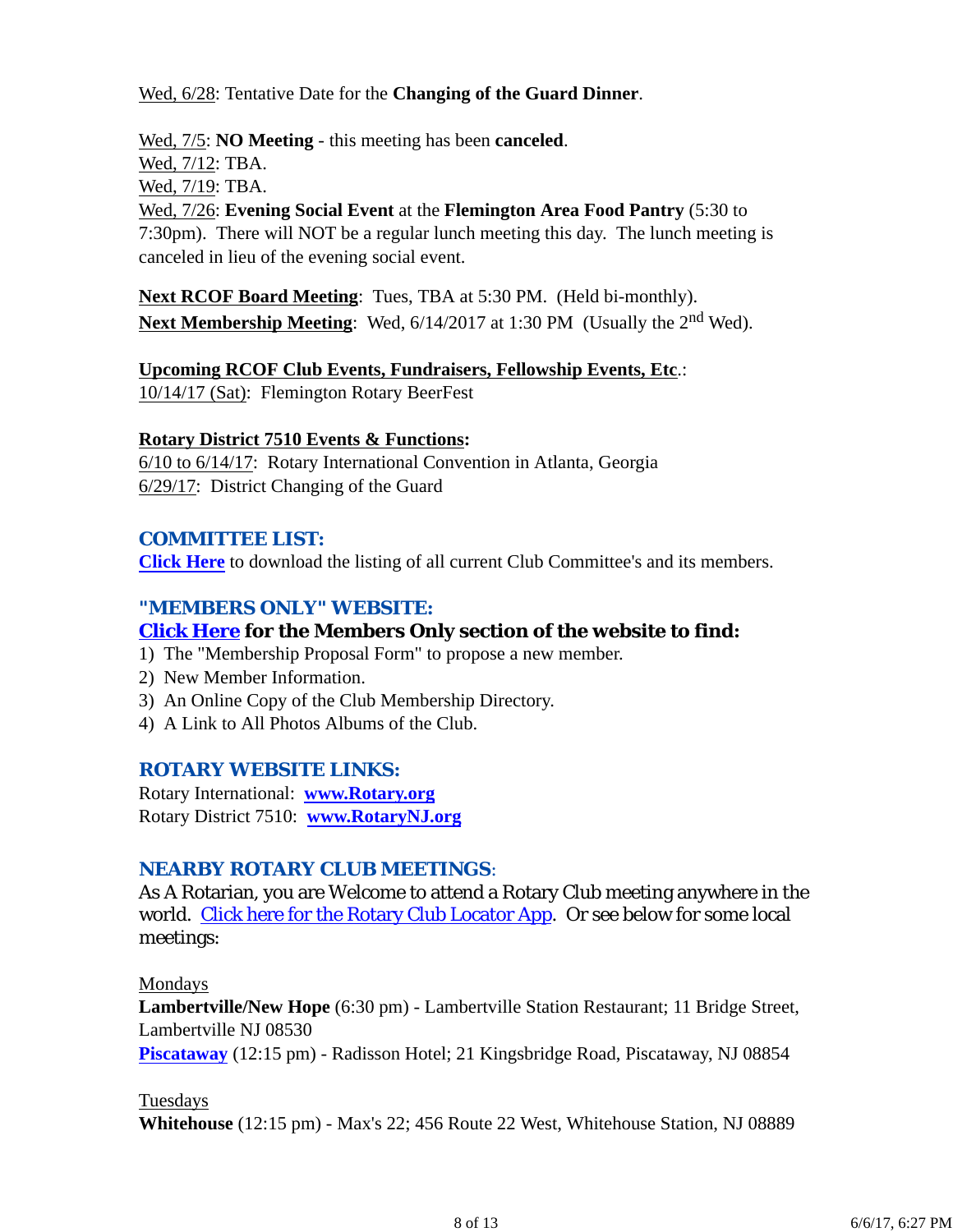**Princeton** (12:15 pm) - The Nassau Club; 6 Mercer Street, Princeton, NJ 08540 **Bridgewater-Bound Brook** (12:15 pm) - Arbor Glenn; 100 Monroe St, Bridgewater 08807

#### Wednesdays

**Branchburg Township** (7:30 am): Stoney Brook Grille; 1285 Route 28, North Branch, NJ 08876

**Flemington** (12:15pm): Copper Hill Country Club; 100 Copper Hill Road, Ringoes, NJ 08851

**Hillsborough Township** (6:15 pm): Pheasant's Landing; 311 Amwell Road (Rt. 514), Hillsborough, NJ 08844

#### Thursdays

**Clinton Sunrise** (7:30 am): Clinton Fire Department; New Street, Clinton, NJ 08809 **Somerville/Bridgewater** (12:15 pm): Bridgewater Manor; 1251 US Highway 202/206, Bridgewater, NJ 08807 **Trenton** (12:15 pm): Freddie's Tavern; 12 Railroad Avenue, West Trenton, NJ 08628

#### Fridays

**North Hunterdon** (12:15 pm): Beaver Brook County Club; 25 County Club Drive, Annandale, NJ 08801 **Princeton Corridor** (12:15pm): Hyatt Regency; 102 Carnegie Center, Rt. 1 North, Princeton, NJ 08540

#### eClub

**Rotary eClub of Hunterdon Horizon**: View website for meetings or online makeups.

## RI President's Call for Action in **2016-2017**: **"Rotary Serving Humanity"**

### **Rotary Club of Flemington - Our 93rd Year**

Founded October 3, 1923 \* Charter #1529 \* District 7510

| <b>Club President</b> | <b>Daniel James "D.J." Wright</b>               |  |
|-----------------------|-------------------------------------------------|--|
| President-Elect       | <b>Kim Metz</b>                                 |  |
| Secretary             | <b>Karen Widico</b>                             |  |
| Treasurer, General    | <b>Bob Newland</b>                              |  |
| Treasurer, Lunch      | <b>Michael Goodwin</b>                          |  |
| <b>Board Member</b>   | <b>Mick Schaible</b> (immediate Past-President) |  |
| <b>Board Member</b>   | <b>Sandy Clark</b>                              |  |
| <b>Board Member</b>   | <b>Joe Ziegler</b>                              |  |
| Sergeant-at-Arms      | <b>Ken Skowronek</b>                            |  |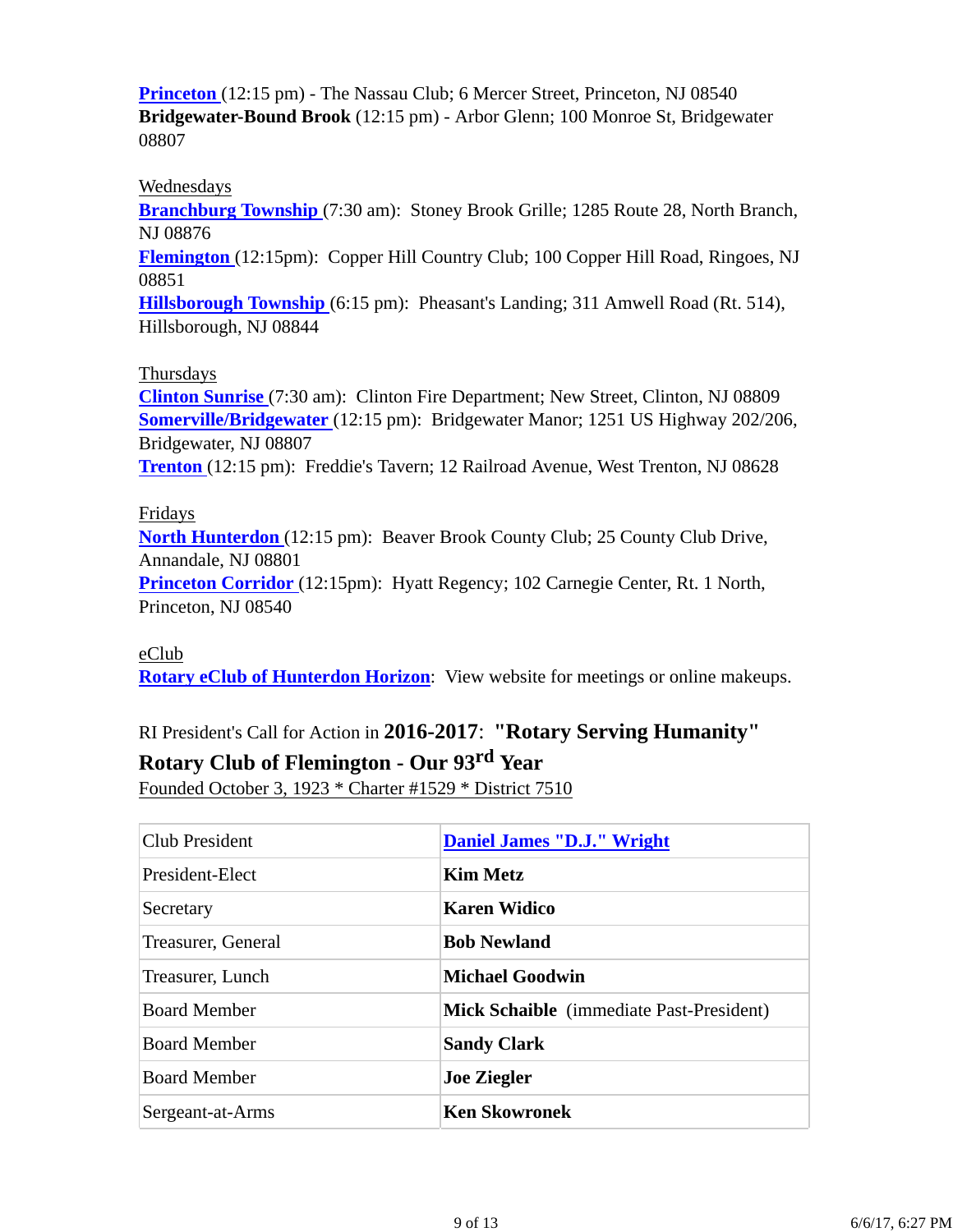| R.I. President                           | John F. Germ (Chattanooga, Tennessee, USA)   |  |
|------------------------------------------|----------------------------------------------|--|
| District Governor (DG)                   | <b>Charles Minton</b> (Union, NJ)            |  |
| District Governor Elect (DGE)            | <b>Bob Zeglarski</b> (Roselle-Rosselle Park) |  |
| District Governor Nomimee (DGN)          | <b>John Shockley</b> (Hillsborough)          |  |
| <b>Assistant District Governor (ADG)</b> | <b>Albert Varga</b> (Lambertville-New Hope)  |  |

Club Meetings: **Wednesday, 12:15 pm, Copper Hill Country Club** 100 Copper Hill Road, Ringoes 08551



*MISSION STATEMENT*: The mission of Rotary International is to assist and guide Rotarians and Rotary clubs to accomplish the Object of Rotary to ensure Rotary's continuing relevance and to help build a better world, emphasizing service activities by individuals and groups that enhance the quality of life and human dignity, encouraging high ethical standards, and creating greater understanding among all people to advance the search for peace in the world.

**THE OBJECT OF ROTARY:** The object of Rotary is to encourage and foster the ideal of service as a basis of worthy enterprise and, in particular, to encourage and foster:

**1st**: The development of acquaintance as an opportunity for service;

**2nd**: High ethical standards in business and professions, the recognition of the worthiness of all useful occupations, and the dignifying of each Rotarian's occupation as an opportunity to serve society;

**3rd**: The application of the ideal of service in each Rotarian's personal, business and community life;

**4th**: The advancement of international understanding, goodwill, and peace through a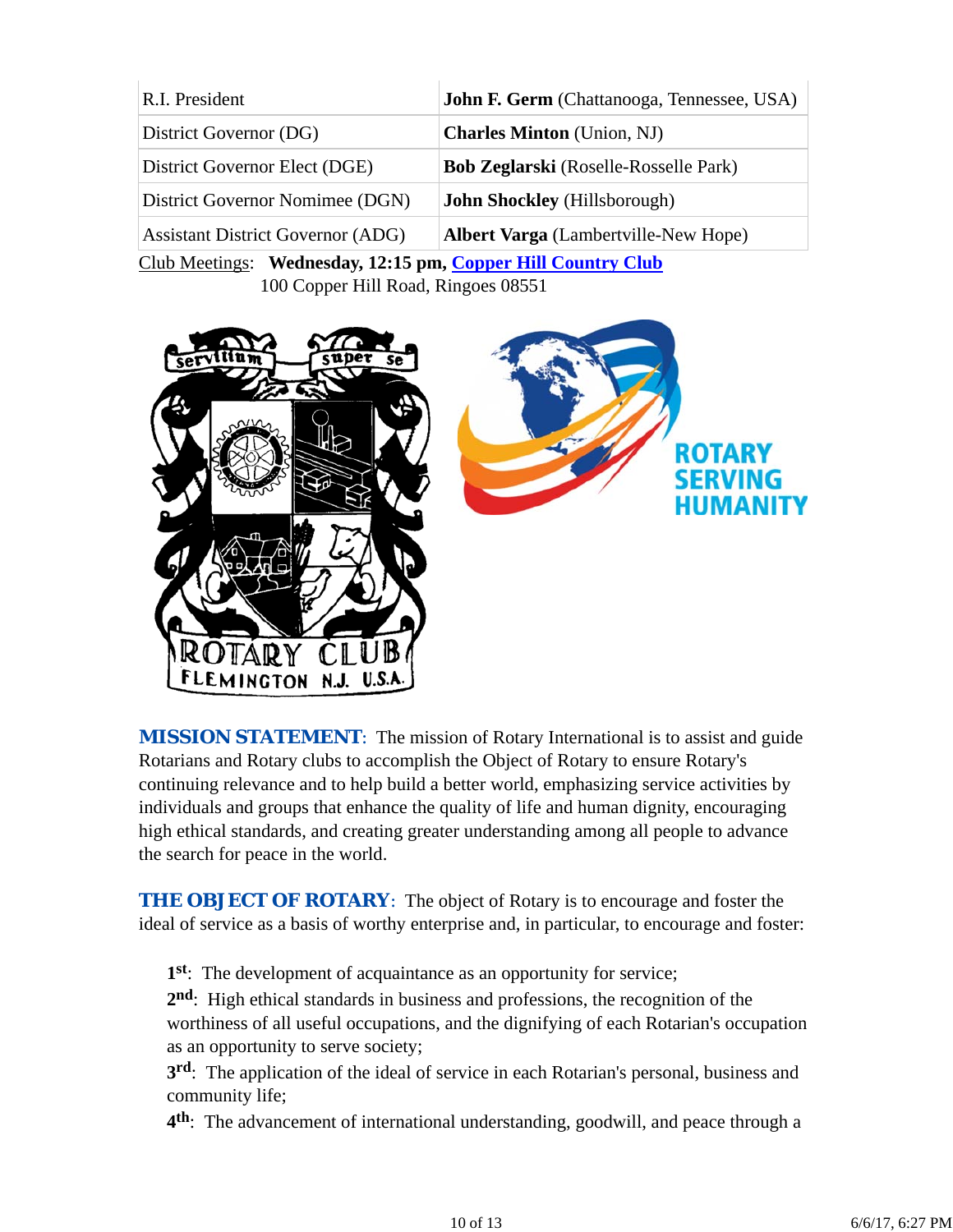world fellowship of business and professional persons united in the ideal of service.

#### **THE 4-WAY TEST:** "Of the things we think, say or do:

- **1st**: Is it the Truth?
- 2<sup>nd</sup>: Is it Fair to all concerned?
- **3rd**: Will it build goodwill and better friendships?
- **4th**: Will it be beneficial to all concerned?"

### *ROTARY's AVENUE'S OF SERVICE*:

**1)** Through **Club Service**, we have fun, build lasting friendships, and make sure that our club runs well.

**2)** Through **Vocational Service**, we volunteer our professional skills to serve others and promote integrity in everything we do.

**3)** Through **Community Service**, we address local needs and work with our community to bring lasting improvements.

**4)** Through **International Service**, we meet humanitarian needs around the globe and promote world understanding and peace.

**5)** Through **Youth Service**, we work with young people to help them become the next generation of leaders, visionaries, and peacemakers.

## **2016-2017 CLUB MEMBER ROSTER Rotary Club of Flemington, NJ**

| <b>Rotarian</b>                   | <b>Member Since</b> | <b>Classification</b>                    |
|-----------------------------------|---------------------|------------------------------------------|
| Black, Bruce B.                   | 2007                | <b>Health and Fitness</b>                |
| Bohler, Herbert C. (Herb)         | 1977                | <b>Specialty Advertising</b>             |
| <b>Boynton, Adam</b>              | 2016                | <b>Church / Social Services</b>          |
| Chittenden, Robert L. (Bob)       | 2003                | M.E.F.P. Consulting Engineering          |
| Clark, Arthur L. (Sandy)          | 1987                | Printing                                 |
| Davidson, James G. (Jim)          | 2002                | <b>Rubber Products</b>                   |
| del Campo, Ann                    | 2016                | <b>Scientist &amp; Farmer</b>            |
| <b>Durland, Dianne</b>            | 2017                | <b>Community Banking</b>                 |
| Ferrari, Frederick J. (Fred)      | 1964                | Orthodontia                              |
| Fisher, Charles H. (Charlie)      | 1961                | <b>Funeral Services</b>                  |
| Fisher, Thomas H. (Tom)           | 2012                | <b>Property &amp; Casualty Insurance</b> |
| Fogarty, Kyle M.                  | 2017                | <b>Financial Advisor</b>                 |
| <b>Goodwin, Michael S.</b>        | 2016                | <b>Youth Development</b>                 |
| Harrison, Jeffrey (Jeff)          | 1996                | Psychotherapy                            |
| <b>Hyatt, Frederic D. (Fred)</b>  | 2017                | <b>Retired - Aerospace</b>               |
| Kamnitsis, Christopher P. (Chris) | 2001                | <b>Financial Planning</b>                |
| <b>Kritharis, Nikolaos (Nik)</b>  | 2016                | <b>Dentistry</b>                         |

Current Number of Members: 41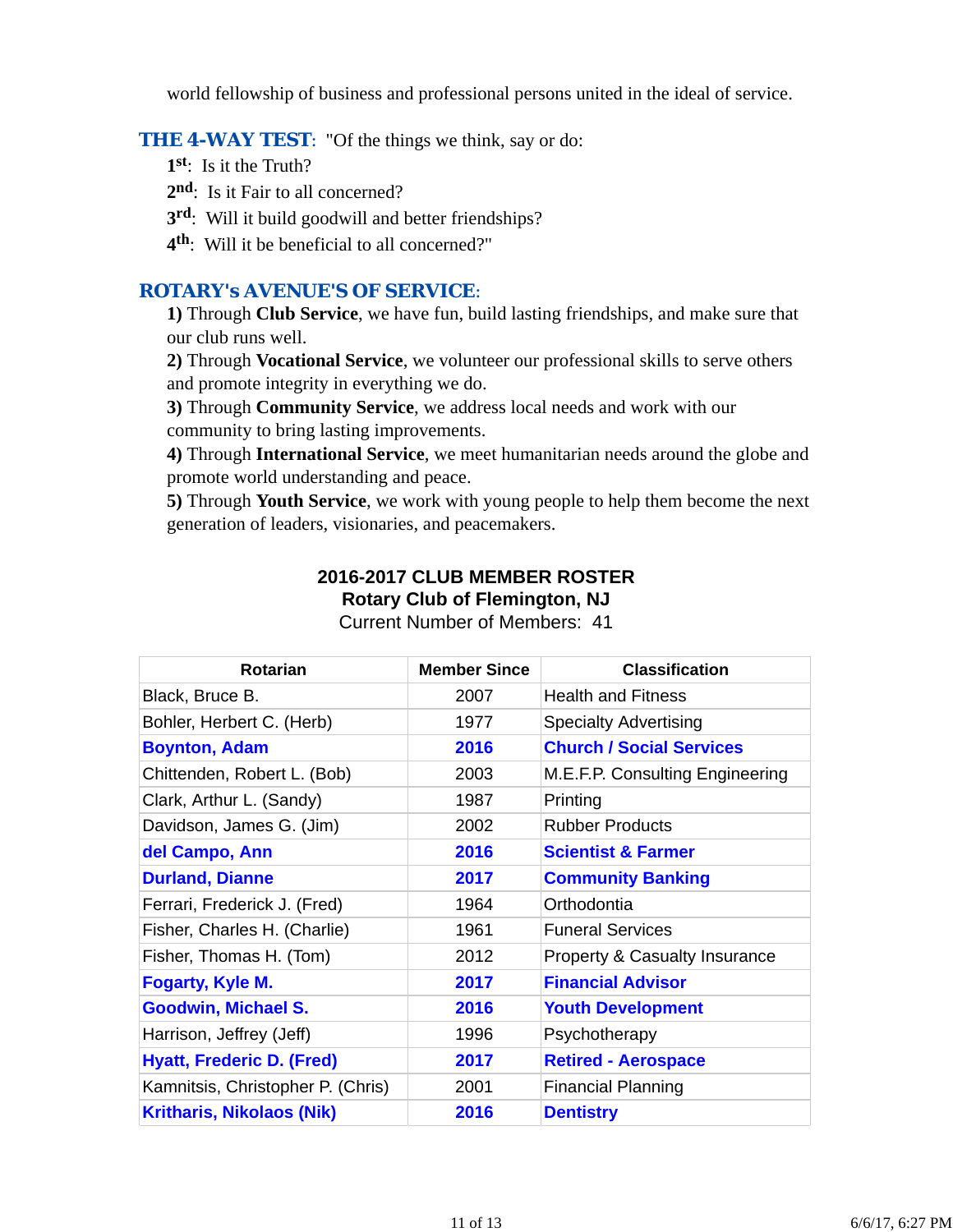| Liebross, Ira                  | 1997 | <b>Family Medicine</b>            |
|--------------------------------|------|-----------------------------------|
| Loew, Darren                   | 2002 | Orthodontics                      |
| Martin, Teresa (Terry)         | 1993 | Solid Waste/Recycling             |
| Mazujian, Harry                | 2004 | Clergy                            |
| McWilliams, Nancy              | 1992 | Psychotherapy                     |
| Metz, Kim                      | 2007 | <b>Technical Education</b>        |
| Muller, George D.              | 1964 | <b>Cut Glass Manufacturing</b>    |
| Newland, Robert D. (Bob)       | 1998 | Insurance                         |
| Ownes, Terry M.                | 1987 | <b>Floor Covering</b>             |
| Phelan, Christopher J. (Chris) | 2009 | <b>Chamber Of Commerce</b>        |
| Randolph, R. Wayne             | 1982 | <b>Veterinary Medicine</b>        |
| Ruberto, Johanna S.            | 2016 | <b>High School Administration</b> |
| Schaible, R. Michael (Mick)    | 1998 | <b>Appraisal Services</b>         |
| Skowronek, Kenneth J. (Ken)    | 1994 | <b>Family Law</b>                 |
| Sollner, Richard F. (Dick)     | 1962 | Air Transportation                |
| Stothoff, Richard H. (Dick)    | 1966 | <b>Sanitary Engineering</b>       |
| Vera, Allan S.                 | 2016 | <b>Investment Advisor</b>         |
| Widico, Karen A.               | 1997 | <b>Public Health Services</b>     |
| Williams, Gwen                 | 1991 | Purchasing/Manufacturing          |
| Wise, Robert (Bob)             | 1992 | <b>Hospital Administration</b>    |
| Woske, Harry                   | 1977 | Cardiology                        |
| Wright, Daniel J. (D.J.)       | 2003 | <b>Funeral Services</b>           |
| Ziegler, Joseph E. (Joe)       | 1988 | <b>Investment Advisor</b>         |
| Zullo, John J. (Johnnie)       | 1987 | <b>Chemical Engineering</b>       |

Yours in Rotary Service! Bob Chittenden

**Rotary Club of Fleminton, NJ** PO Box 751 - Flemington, NJ 08822 www.FlemingtonRotaryNJ.org

Providing "Service Above Self" Since 1923



Rotary Club of Flemington, NJ, USA, PO Box 751, Flemington, NJ 08822

SafeUnsubscribe™ {recipient's email} Forward this email | Update Profile | About our service provider Sent by bchittenden@jarengineering.com in collaboration with